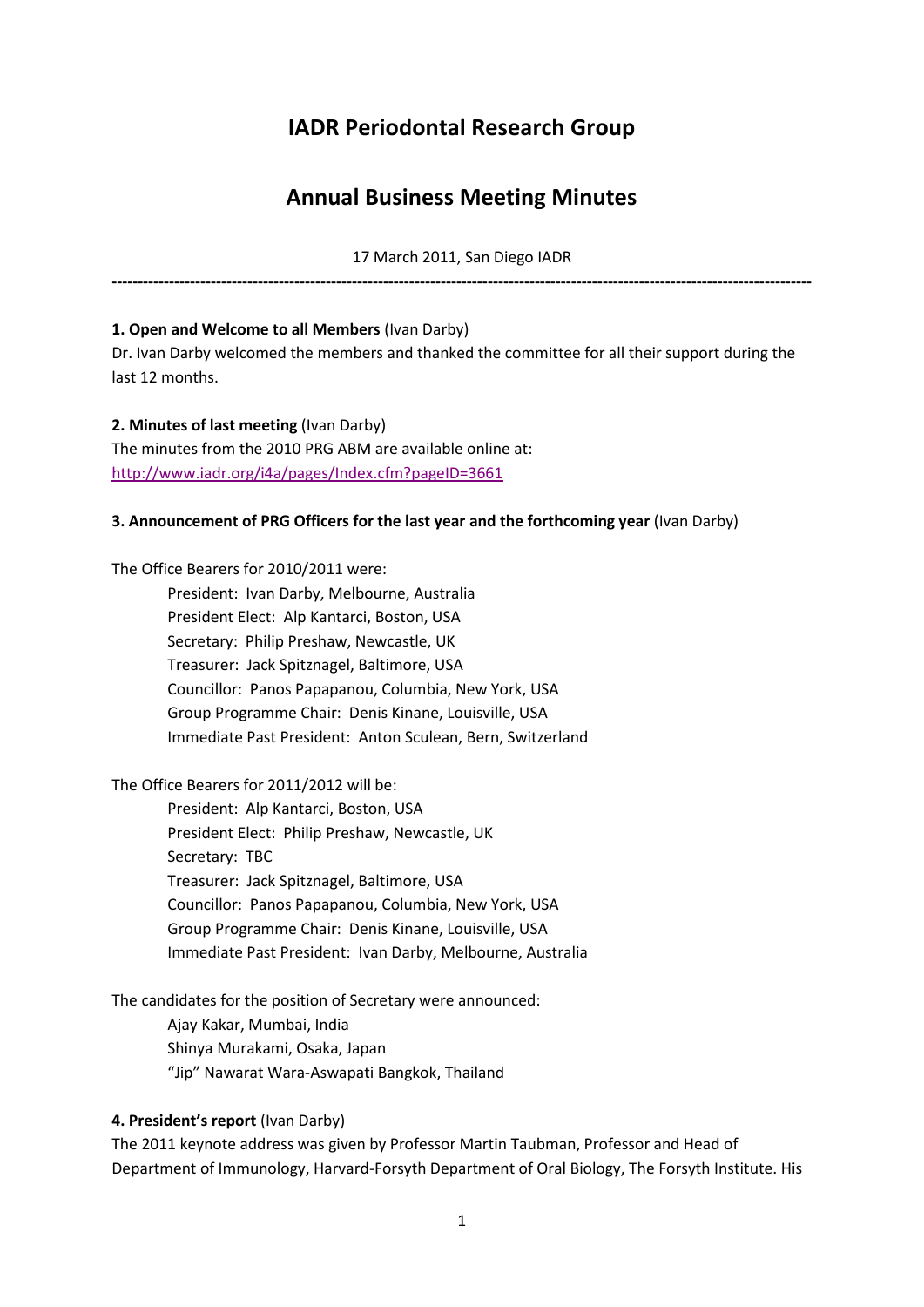presentation was entitled "Immunological Approaches to Amelioration of Periodontal Bone Resorption - Creeping towards a Cure", and was given at the IADR meeting on 16 March 2011.

The 2011 IADR Distinguished Scientist Award for Basic Research in Periodontal Disease was won by Dr Eric Reynolds.

#### **5. Secretary's Report** (Philip Preshaw)

The secretary presented and circulated a summary report and highlighted the changes in PRG membership data. 2011 saw a decrease in members, which was attributed to the very attractive IADR meeting in 2010 (held in Barcelona) followed by a drop-off in 2011. More positively, there was an increase in student members of the PRG from 2010 to 2011.

PRG membership data:

|                 | 2009 | 2010 | 2011 |
|-----------------|------|------|------|
| Life members    |      |      |      |
| <b>Members</b>  | 448  | 576  | 470  |
| Student members | 274  | 256  | 308  |
| TOTAL           | 726  | 837  | 786  |

There were 6 Lunch and Learn sessions in 2011, and all 6 were fully sold out. The presenters and topics were:

| Detection of Periodontal Pathogens; Method and Meaning           |
|------------------------------------------------------------------|
| Interactions of Porphyromonas Gingivalis with Host Cells         |
| Protease-activated Receptors (Pars) in Periodontal Inflammation  |
| The Systemic Impact of Host Modulatory Therapy                   |
| Tissue Culture Models for Periodontal Disease & Bone Destruction |
| Tobacco, Innate Immunity and Periodontitis                       |
|                                                                  |

The PRG gratefully acknowledges the excellent contribution of all Lunch and Learn presenters.

#### **6. GPC report** (Denis Kinane)

Professor Kinane thanks the subject area GPCs and the reviewers for their invaluable contribution to the difficult and challenging task of reviewing the submitted abstracts:

| <b>Group Program Chairs:</b> |  |
|------------------------------|--|
| Denis Kinane                 |  |
|                              |  |

| Panos Papapanou       | Diagnosis/Epidemiology |
|-----------------------|------------------------|
| <b>Philip Preshaw</b> | Pathogenesis           |
| Ricardo Teles         | Therapy                |

#### Reviewers:

| Tetsuo Kobayashi | Diagnosis/Epidemiology |
|------------------|------------------------|
| Thomas Kocher    | Diagnosis/Epidemiology |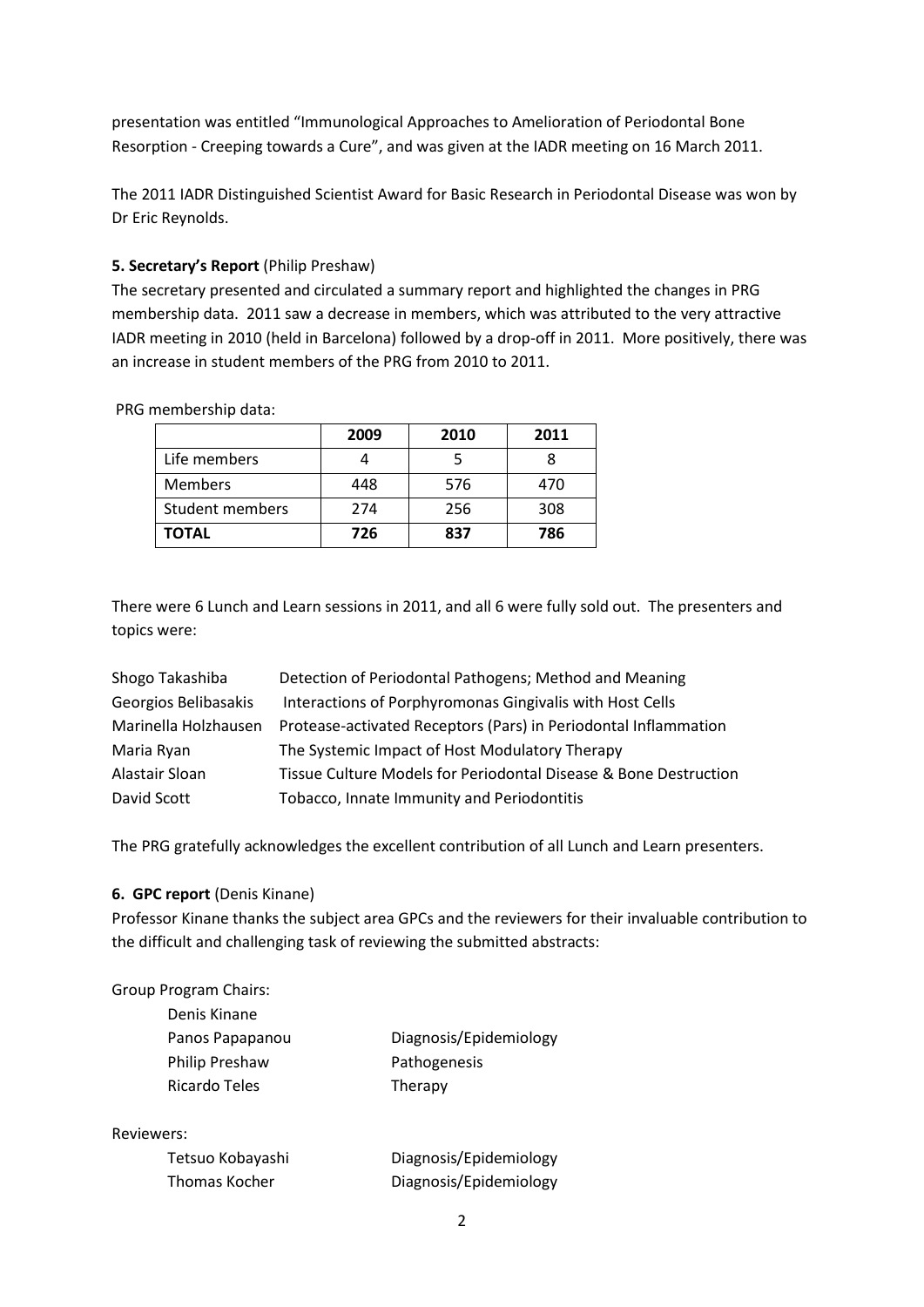| Anna Dongari-Bagtzoglou | Pathogenesis |
|-------------------------|--------------|
| Anders Gustafsson       | Pathogenesis |
| Hatice Hasturk          | Therapy      |
| Flavia Teles            | Therapy      |

Details of abstract numbers are shown in the table:

|                        | <b>Submitted</b> | Rejected  | Oral     | <b>Poster</b> |
|------------------------|------------------|-----------|----------|---------------|
| Diagnosis/Epidemiology | 89               | 7(8%)     | 24 (29%) | 58 (71%)      |
| Pathogenesis           | 139              | 7(5%)     | 35 (27%) | 97 (73%)      |
| Therapy                | 139              | $0(0\%)$  | 34 (24%) | 105 (76%)     |
| <b>TOTALS</b>          | 367              | 14 (3.8%) | 93 (26%) | 260 (74%)     |

Within the PRG, 367 abstracts were submitted, 14 were rejected (3.8%) and 353 were accepted (96.2%).

Overall for IADR, 4151 abstracts were submitted, and 4.3% were rejected.

In 2011, 3 symposia were sponsored or co-sponsored by the PRG and members of the PRG gave talks in all of them. These were:

#### **Evidence-Based Implant Dentistry and Periodontal Considerations**

| Co-sponsors: | Implantology, Prosthodontics                               |
|--------------|------------------------------------------------------------|
| Organizer:   | Joke Antoinette Duyck                                      |
| Speakers:    | Nikos Donos, Ivan Darby, Joerg Meyle, Andreas Stavropoulos |

## **Highlights of Translational & Clinical Research in Stem Cell Therapy**

| Co-sponsors: | Oral & Maxillofacial Surgery, Oral Medicine & Pathology    |
|--------------|------------------------------------------------------------|
| Organizer:   | Anh Le, Songtao Shi                                        |
| Speakers:    | Songtao Shi, William Giannobile, Jeremy Mao, Songling Wang |

#### **Inflammation: a Critical Regulator of Periodontal Disease**

| Co-sponsor: | AAP |
|-------------|-----|
|             |     |

| Organizer: | Erin O'Donnell Dotzler                                       |
|------------|--------------------------------------------------------------|
| Speakers:  | David Cochran, Dana Graves, Steven Offenbacher, Tom van Dyke |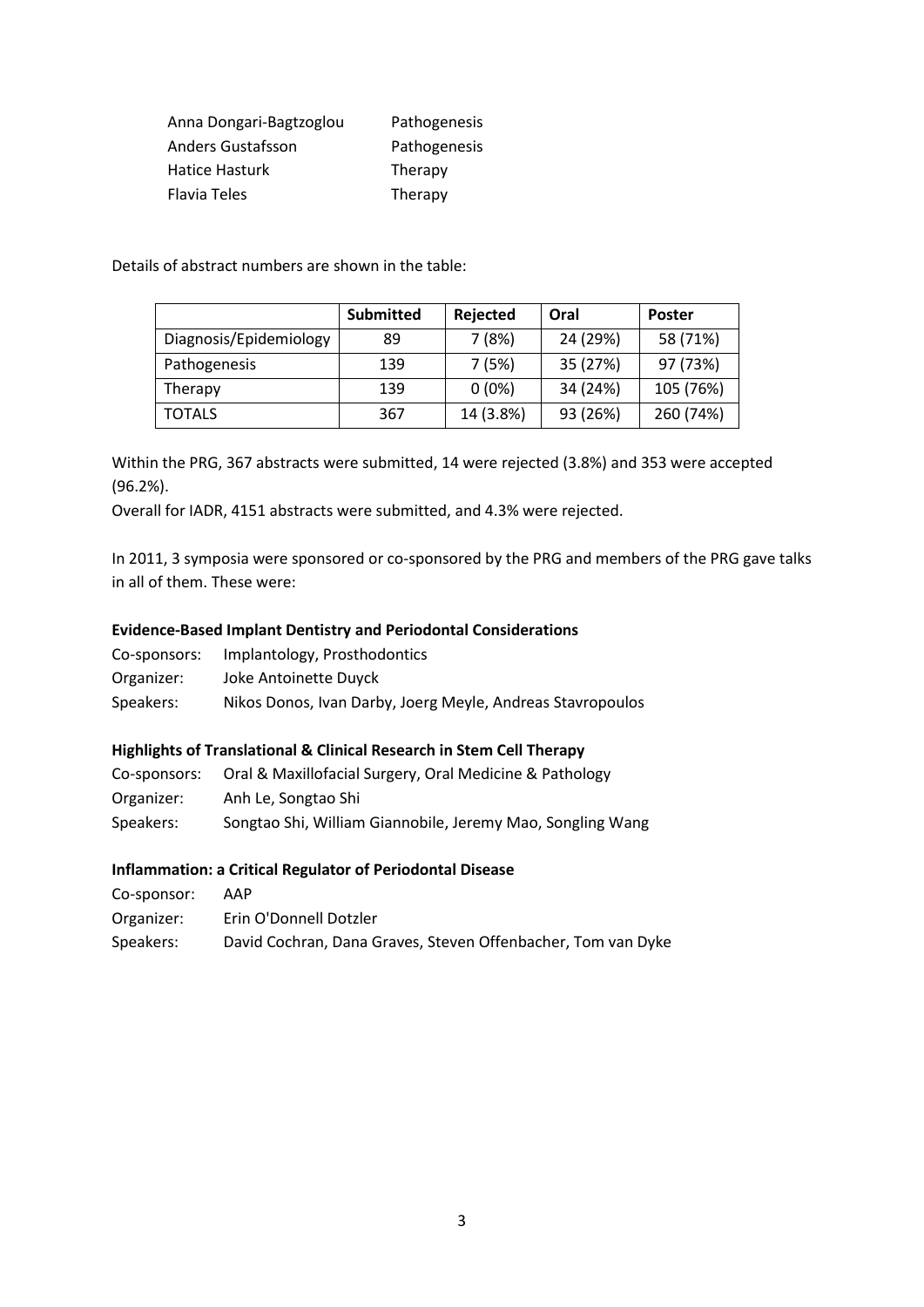## **7. Treasurer's Report** (Jack Spitznagel)

Jack Spitznagel delivered a summary of the financial situation, which indicated a very stable financial position for the PRG.

| <b>IADR Periodontal Research Group</b><br>Fed ID# 52-1608852 |            |             |  |
|--------------------------------------------------------------|------------|-------------|--|
| Annual dues per member                                       |            | \$14.00     |  |
| Fund balance as of last annual report (31 Dec 2009)          |            | \$16,131.94 |  |
| <b>Income</b>                                                |            |             |  |
| Dues                                                         | \$5,530.00 |             |  |
| Reimbursement from Micro Group for reception                 | \$2,000.00 |             |  |
| <b>TOTAL INCOME</b>                                          |            | \$7,530.00  |  |
| <b>Expenditure</b>                                           |            |             |  |
| Awards (Rizzo)                                               | \$500.00   |             |  |
| <b>Bank charges</b>                                          | \$35.00    |             |  |
| PRG reception/Exec committee breakfast                       | \$6,104.37 |             |  |
| Plaques                                                      | \$222.28   |             |  |
| <b>TOTAL EXPENDITURE</b>                                     |            | \$6,861.65  |  |
| <b>Current balance as of 21 Oct 2010</b>                     |            | \$16,800.29 |  |

As of last annual report (12/31/09) the balance in the account was \$16,131.43.

The current balance was \$14,681.58.

Annual dues are currently \$14.00 per member.

## **8. Announcement of the Results of Election of new secretary** (Ivan Darby)

The president, Dr. Darby, announced the results of the vote for the new secretary. Ballots had been distributed in the ABM and members present were asked to indicate their first preference. These were collected, and counted by the Secretary, scrutinized by the President Elect, while the meeting continued.

The president announced that following the counting of all votes that Shinya Murakami had been duly elected as the new secretary for 2011-2012.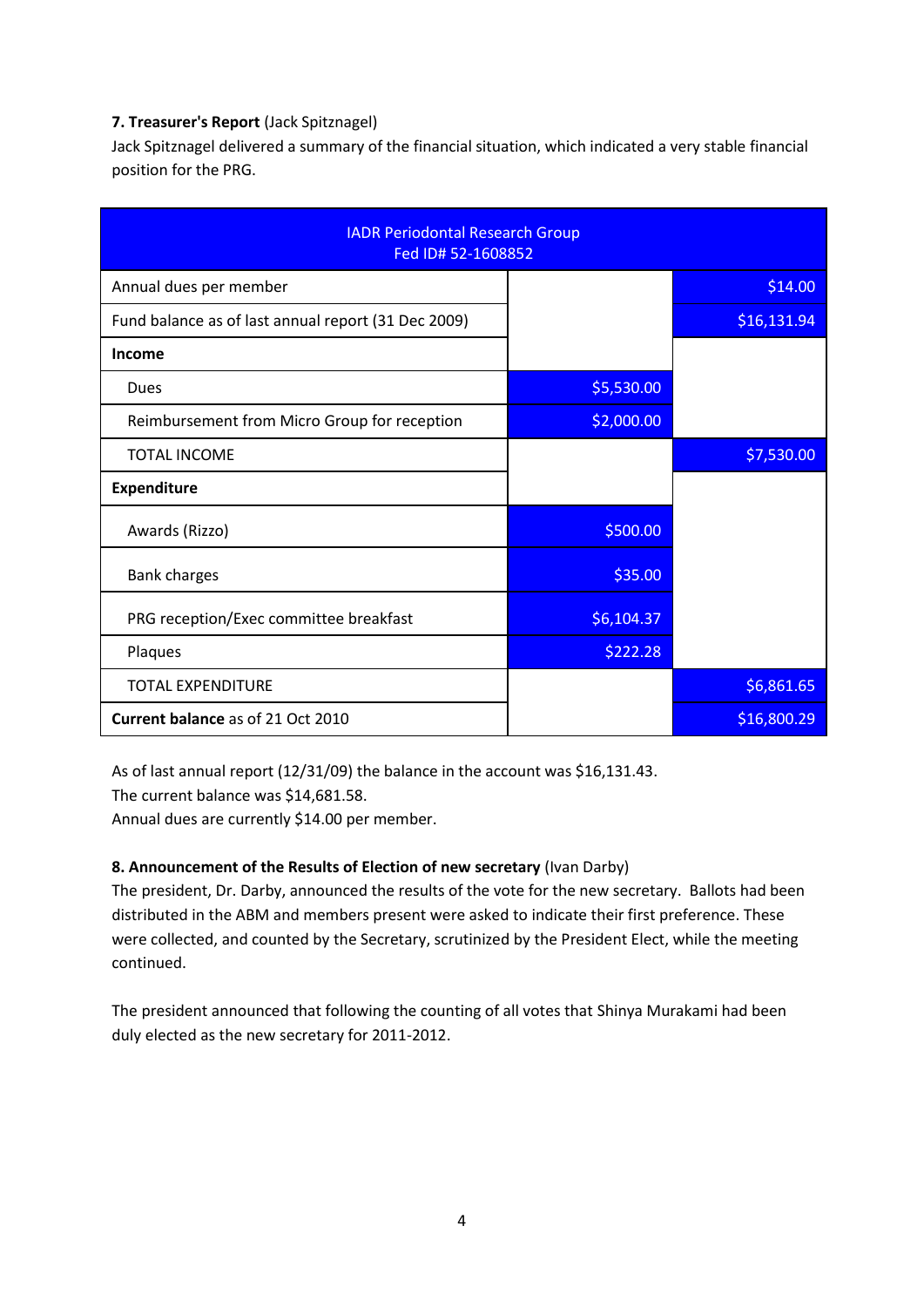#### **9. Councillor's report** (Panos Papapanou)

Dr. Papapanou gave a brief overview of the IADR council meeting that he attended on March 15, 2011. Notes from the meeting include:

- a desire was expressed to have more of the business of the IADR being performed by the committees rather than by the boards. The organization should be constituent-run. Scientific groups will be asked to reach out to those doing research in their scientific areas that are not IADR members and make them aware of the organization etc.
- a new network was approved—Women in Science Network, to promote the interests of women, communication, research collaboration, and career mentoring among, but not restricted, to female members of the IADR
- a motion was passed to assist groups with financial hardship to petition the IADR for waiver of non-member speaker registration for scientific symposia.
- Tellers Report (presented by Christopher Fox)**:** election results—IADR vice president will be Helen Whelton (University of Cork, Ireland)
- Budget Report, Brian O'Connell, Treasurer: recovering back to balance taking into account advice from investment managers and journal management change is bringing royalties.
- Editor's report, William Giannobile thanked the reviewers, editorial board and staff. 945 manuscripts submitted; 1/3 triaged. Backlog is being reduced, as is time to publication from submission. "Advances" is an online supplement to JDR and is also publishing proceedings
- Executive Director Report, Christopher Fox reported on three areas of focus: membership: surpassed 12,000 members; growing around the world except North America. At the last IADR/AADR/CADR meeting held in Barcelona, Spain: 6,973 attendees, 5,066 abstracts, 935 oral/keynote presentations

## **10. Announcement of Prize Winners and presentation of awards**

Anthony Rizzo Periodontal Research Award The winner was: David Herrera from Madrid, Spain

Past Presidents' Travel Award The winner was: Lisa Palmer from Birmingham, UK

Philips Oral Healthcare PRG Young Investigator Research Grant The winner was: Katrin Jaedicke from Newcastle, UK

Straumann Award in Regenerative Periodontal Medicine The winner was: Nikos Donos from London, UK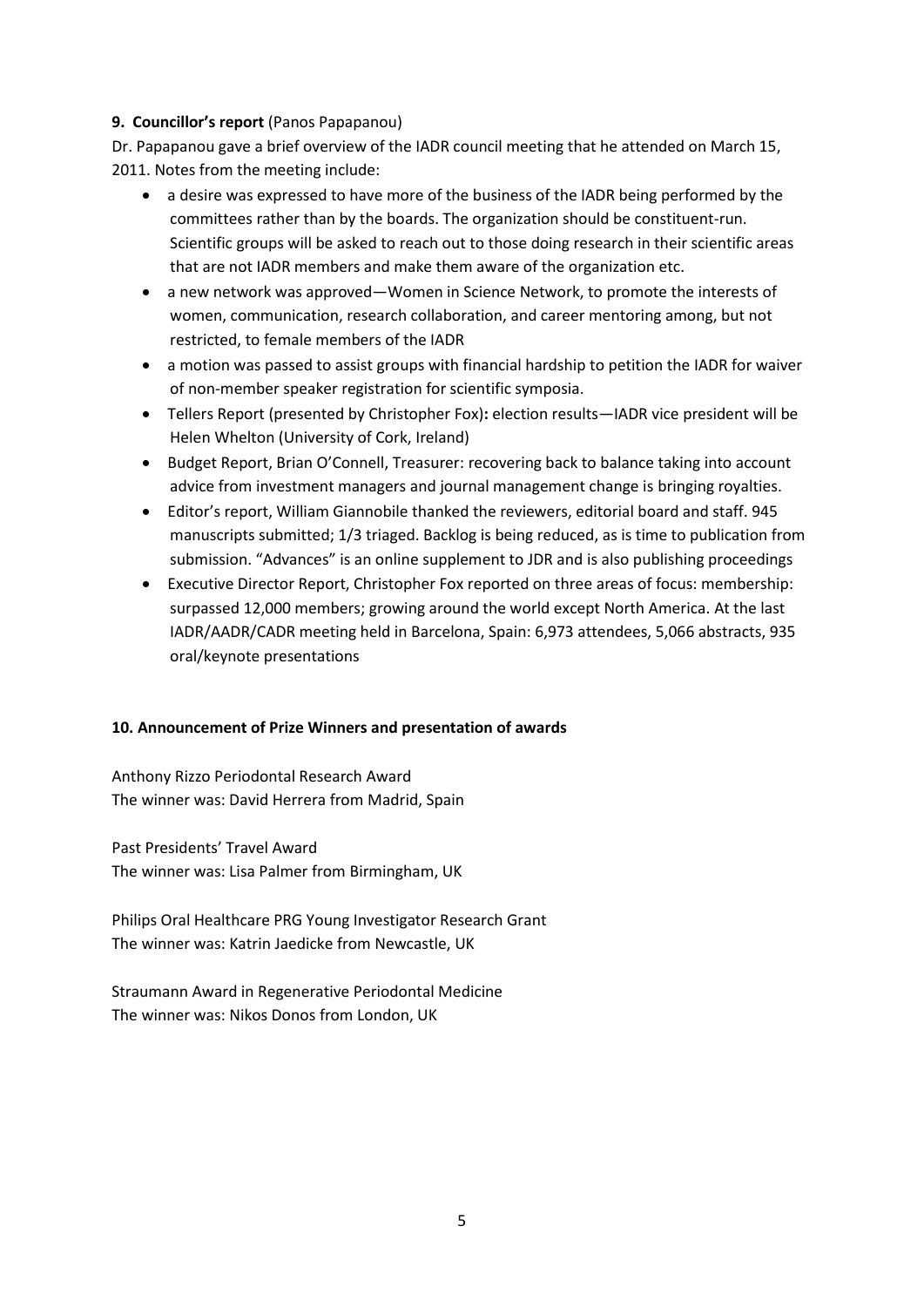#### **11. New president's Address** (Alp Kantarci)

Dr. Kantarci gave his Presidential Address.

He thanked and presented the recognition plaque to Dr. Ivan Darby for his service.

He gave an update on the status of the awards and thanked all the sponsors and members of the PRG board in their efforts to keep these crucial awards for the motivation and recognition of science in periodontal research. He asked for nominations and applications to increase the competition in these awards.

He mentioned that the constitution of the group is extremely outdated and the new board will be revising the text to meet the current needs. This will be presented to all the members of the PRG community and discussed during the next business meeting in Rio. As a part of these changes the officer rotations and terms will be defined so that the board could be more inclusive of younger and larger variety of PRG members.

He announced the representation of the South American group in the PRG executive committee in recognition of the substantial contribution to the periodontal research. According to this decision, South America will be involved in the rotation of the officers starting 2015. Thus, the rotation cycle will be as follows and secretaries will be chosen from these regions in the following order:

- North America 2012
- Europe 2013
- Asia/Pacific 2014
- South America 2015

Dr. Kantarci also stressed the importance of recruiting "young blood" in PRG and encouraged all the members to ask students and junior members of their departments to join the IADR and the PRG. He noted that the future of the PRG lies in the technological and communicative skills acquired through new ideas and presented by the ever-energetic group of leaders taking role in the PRG activities. He added that the PRG will update its website under the IADR umbrella, update the communication avenues including potentially new sites such as Facebook and be more open to the global periodontal research community.

Finally, the President called for submissions for the Rio Di Janeiro meeting. Lunch and learning ideas should be submitted to the secretary and symposium ideas to the President and GPC.